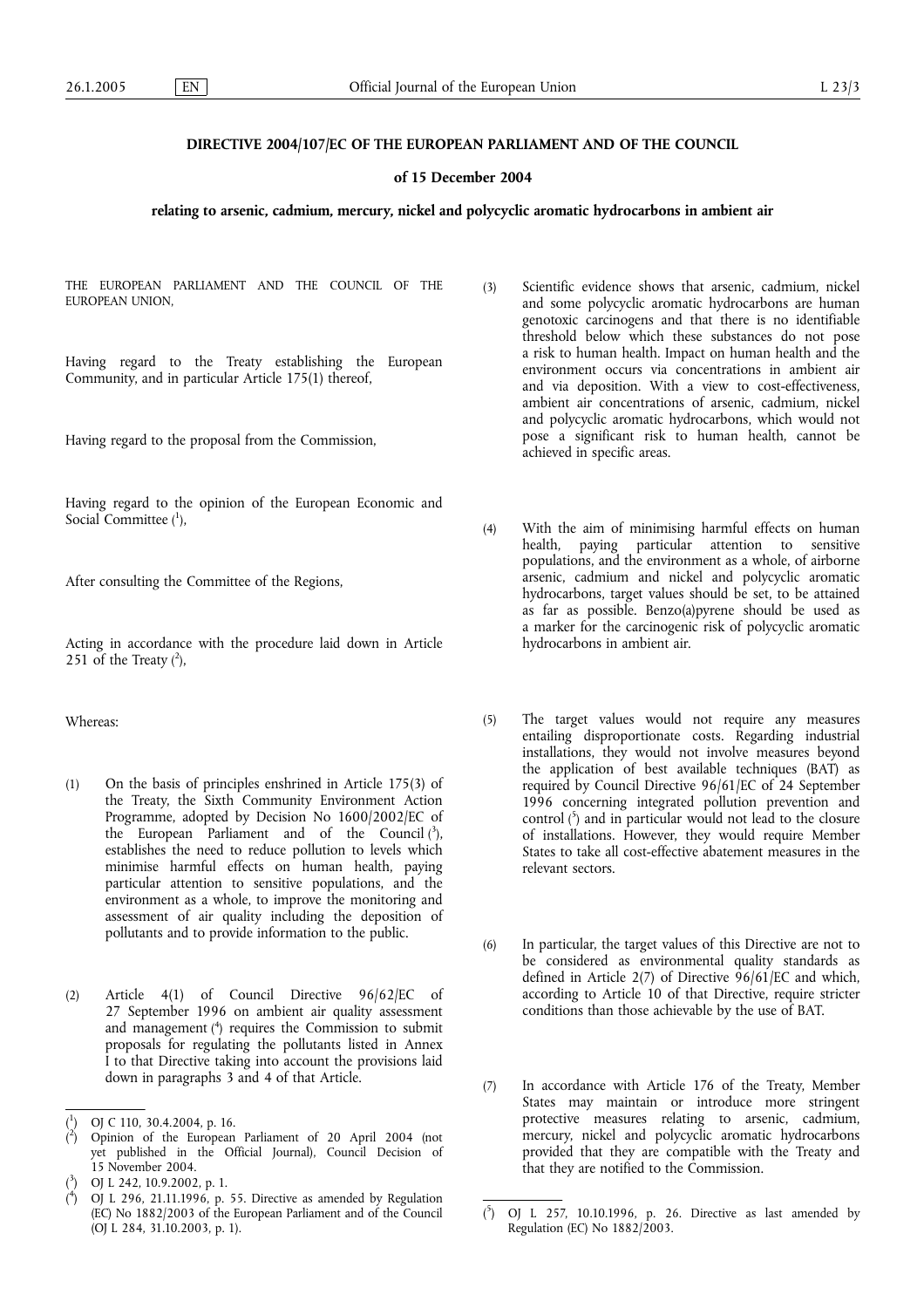- (8) Where concentrations exceed certain assessment thresholds, monitoring of arsenic, cadmium, nickel and benzo(a)pyrene should be mandatory. Supplementary means of assessment may reduce the required number of sampling points for fixed measurements. Further monitoring of background ambient air concentrations and deposition is foreseen.
- (9) Mercury is a very hazardous substance for human health and the environment. It is present throughout the environment and, in the form of methylmercury, has the capacity to accumulate in organisms, and in particular to concentrate in organisms higher up the food chain. Mercury released into the atmosphere is capable of being transported over long distances.
- (10) The Commission intends to come forward in 2005 with a coherent strategy containing measures to protect human health and the environment from the release of mercury, based on a life-cycle approach, and taking into account production, use, waste treatment and emissions. In this context, the Commission should consider all appropriate measures with a view to reducing the quantity of mercury in terrestrial and aquatic ecosystems, and thereby the ingestion of mercury via food, and avoiding mercury in certain products.
- (11) The effects of arsenic, cadmium, mercury, nickel and polycyclic aromatic hydrocarbons on human health, including via the food chain, and the environment as a whole, occur through concentrations in ambient air and via deposition; the accumulation of these substances in soils and the protection of ground water should be taken into account. In order to facilitate review of this Directive in 2010, the Commission and the Member States should consider promoting research into the effects of arsenic, cadmium, mercury, nickel and polycyclic aromatic hydrocarbons on human health and the environment, particularly via deposition.
- (12) Standardised accurate measurement techniques and common criteria for the location of measuring stations are important elements in assessing ambient air quality so that the information obtained is comparable throughout the Community. Providing reference measurement methods is acknowledged to be an important issue. The Commission has already mandated work on the preparation of CEN standards for the measurement of those constituents in ambient air where target values are defined (arsenic, cadmium, nickel and benzo(a)pyrene) as well as for the deposition of heavy metals with a view to their early development and adoption. In the absence of CEN standard methods, the use of international or national standard reference measurement methods should be permitted.
- (13) Information on the concentrations and the deposition of the regulated pollutants should be forwarded to the Commission as a basis for regular reports.
- (14) Up-to-date information on ambient air concentrations and deposition of regulated pollutants should be readily available to the public.
- (15) The Member States should lay down rules on penalties applicable to infringements of the provisions of this Directive and ensure that they are implemented. Those penalties should be effective, proportionate and dissuasive.
- (16) The measures necessary for the implementation of this Directive should be adopted in accordance with Council Decision 1999/468/EC of 28 June 1999 laying down the procedures for the exercise of implementing powers conferred on the Commission (1).
- (17) The amendments necessary for adaptation of this Directive to scientific and technical progress should relate solely to criteria and techniques for the assessment of concentrations and deposition of regulated pollutants or detailed arrangements for forwarding information to the Commission. They should not have the effect of modifying the target values either directly or indirectly,

HAVE ADOPTED THIS DIRECTIVE:

*Article 1*

## **Objectives**

The objectives of this Directive shall be to:

- (a) establish a target value for the concentration of arsenic, cadmium, nickel and benzo(a)pyrene in ambient air so as to avoid, prevent or reduce harmful effects of arsenic, cadmium, nickel and polycyclic aromatic hydrocarbons on human health and the environment as a whole;
- (b) ensure, with respect to arsenic, cadmium, nickel and polycyclic aromatic hydrocarbons, that ambient air quality is maintained where it is good and that it is improved in other cases;
- (c) determine common methods and criteria for the assessment of concentrations of arsenic, cadmium, mercury, nickel and polycyclic aromatic hydrocarbons in ambient air as well as of the deposition of arsenic, cadmium, mercury, nickel and polycyclic aromatic hydrocarbons;

<sup>(</sup> 1 ) OJ L 184, 17.7.1999, p. 23.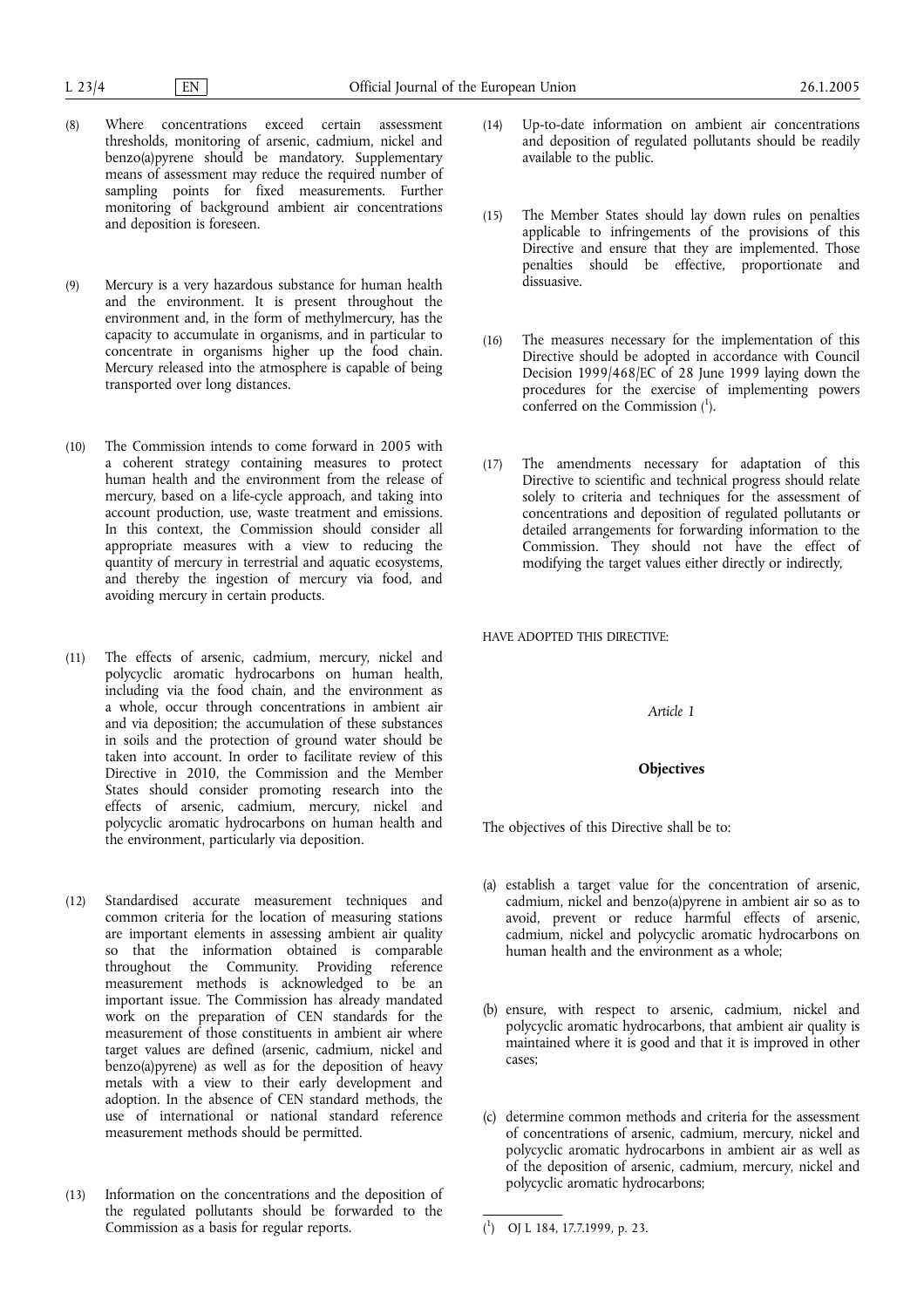(d) ensure that adequate information on concentrations of arsenic, cadmium, mercury, nickel and polycyclic aromatic hydrocarbons in ambient air as well as on the deposition of arsenic, cadmium, mercury, nickel and polycyclic aromatic hydrocarbons is obtained and ensure that it is made available to the public.

## *Article 2*

## **Definitions**

For the purposes of this Directive the definitions in Article 2 of Directive 96/62/EC, with the exception of the definition of 'target value', shall apply.

The objectives of this Directive shall be to:

- (a) 'target value' means a concentration in the ambient air fixed with the aim of avoiding, preventing or reducing harmful effects on human health and the environment as a whole, to be attained where possible over a given period;
- (b) 'total or bulk deposition' means the total mass of pollutants which is transferred from the atmosphere to surfaces (e.g. soil, vegetation, water, buildings, etc.) in a given area within a given time;
- (c) 'upper assessment threshold' means a level specified in Annex II below which a combination of measurements and modelling techniques may be used to assess ambient air quality, in accordance with Article 6(3) of Directive 96/62/  $EC$
- (d) 'lower assessment threshold' means a level specified in Annex II below which the sole use of modelling or objective estimation techniques shall be possible to assess ambient air quality, in accordance with Article 6(4) of Directive 96/62/ EC;
- (e) 'fixed measurements' means measurements taken at fixed sites either continuously or by random sampling, in accordance with Article 6(5) of Directive 96/62/EC;
- (f) 'arsenic', 'cadmium', 'nickel' and 'benzo(a)pyrene' mean the total content of these elements and compounds in the  $PM_{10}$ fraction;
- (g) 'PM<sub>10</sub>' means particulate matter, which passes through a size-selective inlet as defined in EN 12341 with a 50 % efficiency cut-off at 10 μm aerodynamic diameter;
- (h) 'polycyclic aromatic hydrocarbons' means those organic compounds, composed of at least two fused aromatic rings made entirely from carbon and hydrogen;
- (i) 'total gaseous mercury' means elemental mercury vapour (Hg<sup>0</sup>) and reactive gaseous mercury, i.e. water-soluble mercury species with sufficiently high vapour pressure to exist in the gas phase.

*Article 3*

## **Target values**

1. Member States shall take all necessary measures not entailing disproportionate costs to ensure that, as from 31 December 2012, concentrations of arsenic, cadmium, nickel and benzo(a)pyrene, used as a marker for the carcinogenic risk of polycyclic aromatic hydrocarbons, in ambient air, as assessed in accordance with Article 4, do not exceed the target values laid down in Annex I.

2. Member States shall draw up a list of zones and agglomerations in which the levels of arsenic, cadmium, nickel, and benzo(a)pyrene are below the respective target values. Member States shall maintain the levels of these pollutants in these zones and agglomerations below the respective target values and shall endeavour to preserve the best ambient air quality, compatible with sustainable development.

3. Member States shall draw up a list of the zones and agglomerations where the target values laid down in Annex I are exceeded.

For such zones and agglomerations, Member States shall specify the areas of exceedance and the sources contributing thereto. In the areas concerned, Member States shall demonstrate the application of all necessary measures not entailing disproportionate costs, directed in particular at the predominant emission sources, in order to attain the target values. In the case of industrial installations covered by Directive 96/61/EC this means the application of BAT as defined by Article 2(11) of that Directive.

#### *Article 4*

# **Assessment of ambient air concentrations and deposition rates**

1. Ambient air quality with respect to arsenic, cadmium, nickel and benzo(a)pyrene shall be assessed throughout the territory of the Member States.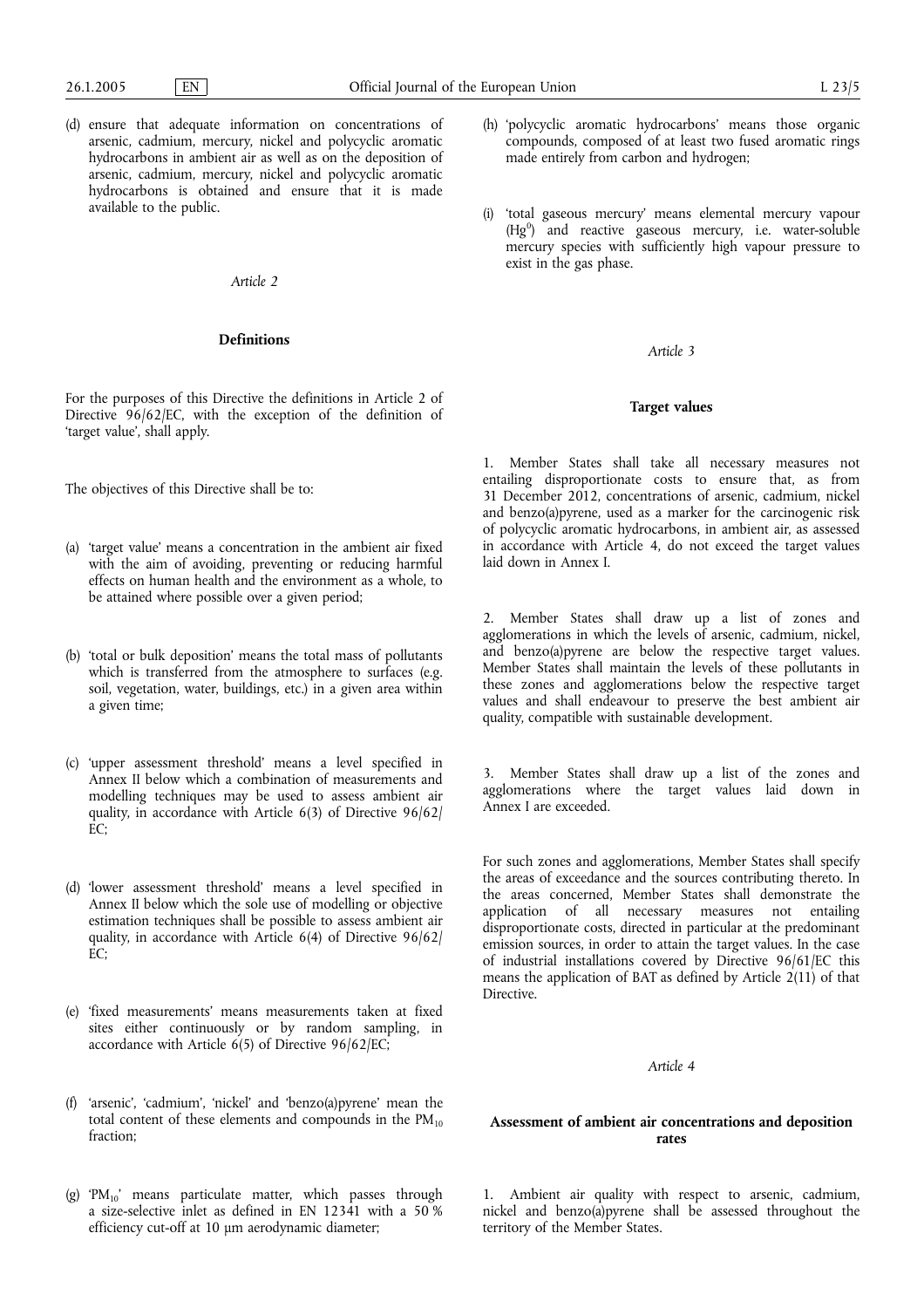2. In accordance with the criteria referred to in paragraph 7, measurement is mandatory in the following zones:

- (a) zones and agglomerations in which levels are between the upper and the lower assessment threshold, and
- (b) other zones and agglomerations where levels exceed the upper assessment threshold.

The measurements provided for may be supplemented by modelling techniques to provide an adequate level of information on ambient air quality.

3. A combination of measurements, including indicative measurements as referred to in Annex IV, Section I, and modelling techniques may be used to assess ambient air quality in zones and agglomerations where the levels over a representative period are between the upper and lower assessment thresholds, to be determined pursuant to Annex II, Section II.

4. In zones and agglomerations where the levels are below the lower assessment threshold, to be determined pursuant to Annex II, Section II, the sole use of modelling or objective estimation techniques for assessing levels shall be possible.

5. Where pollutants have to be measured, the measurements shall be taken at fixed sites either continuously or by random sampling. The number of measurements shall be sufficient to enable the levels to be determined.

6. The upper and lower assessment thresholds for arsenic, cadmium, nickel and benzo(a)pyrene in ambient air shall be those laid down in Section I of Annex II. The classification of each zone or agglomeration for the purposes of this Article shall be reviewed at least every five years in accordance with the procedure laid down in Section II of Annex II. Classification shall be reviewed earlier in the event of significant change in activities relevant to concentrations of arsenic, cadmium, nickel and benzo(a)pyrene, in ambient air.

7. The criteria for determining the location of sampling points for the measurement of arsenic, cadmium, nickel and benzo(a)pyrene in ambient air in order to assess compliance with the target values shall be those listed in Sections I and II of Annex III. The minimum number of sampling points for fixed measurements of concentrations of each pollutant shall be as laid down in Section IV of Annex III, and they shall be installed in each zone or agglomeration within which measurement is required if fixed measurement is the sole source of data on concentrations within it.

8. To assess the contribution of benzo(a)pyrene in ambient air, each Member State shall monitor other relevant polycyclic aromatic hydrocarbons at a limited number of measurement sites. These compounds shall include at least:

benzo(a)anthracene, benzo(b)fluoranthene, benzo(j)fluoranthene,<br>benzo(k)fluoranthene, indeno(1,2,3-cd)pyrene, and  $indeno(1,2,3-cd)$ pyrene, and dibenz(a,h)anthracene. Monitoring sites for these polycyclic aromatic hydrocarbons shall be co-located with sampling sites for benzo(a)pyrene and shall be selected in such a way that geographical variation and long-term trends can be identified. Sections I, II and III of Annex III shall apply.

9. Irrespective of concentration levels, one background sampling point shall be installed every 100 000 km<sup>2</sup> for the indicative measurement, in ambient air, of arsenic, cadmium, nickel, total gaseous mercury, benzo(a)pyrene and the other polycyclic aromatic hydrocarbons referred to in paragraph 8 and of the total deposition of arsenic, cadmium, mercury, nickel, benzo(a)pyrene and the other polycyclic aromatic hydrocarbons referred to in paragraph 8. Each Member State shall set up at least one measuring station; however, Member States may, by agreement, and in accordance with guidelines to be drawn up under the procedure laid down in Article 6, set up one or several common measuring stations, covering neighbouring zones in adjoining Member States, to achieve the necessary spatial resolution. Measurement of particulate and gaseous divalent mercury is also recommended. Where appropriate, monitoring shall be coordinated with the European Monitoring and Evaluation of Pollutants (EMEP) monitoring strategy and measurement programme. The sampling sites for these pollutants shall be selected in such a way that geographical variation and long-term trends can be identified. Sections I, II and III of Annex III shall apply.

10. The use of bio indicators may be considered where regional patterns of the impact on ecosystems are to be assessed.

11. For zones and agglomerations within which information from fixed measurement stations is supplemented by information from other sources, such as emission inventories, indicative measurement methods and air quality modelling, the number of fixed measuring stations to be installed and the spatial resolution of other techniques shall be sufficient for the concentrations of air pollutants to be established in accordance with Section I of Annex III and Section I of Annex IV.

12. Data quality objectives are laid down in Section I of Annex IV. Where air quality models are used for assessment, Section II of Annex IV shall apply.

13. The reference methods for the sampling and analysis of arsenic, cadmium, mercury, nickel and polycyclic aromatic hydrocarbons in ambient air shall be as laid down in Sections I, II and III of Annex V. Section IV of Annex V sets out reference techniques for measuring the total deposition of arsenic, cadmium, mercury, nickel and the polycyclic aromatic hydrocarbons and Section V of Annex V refers to reference air quality modelling techniques when such techniques are available.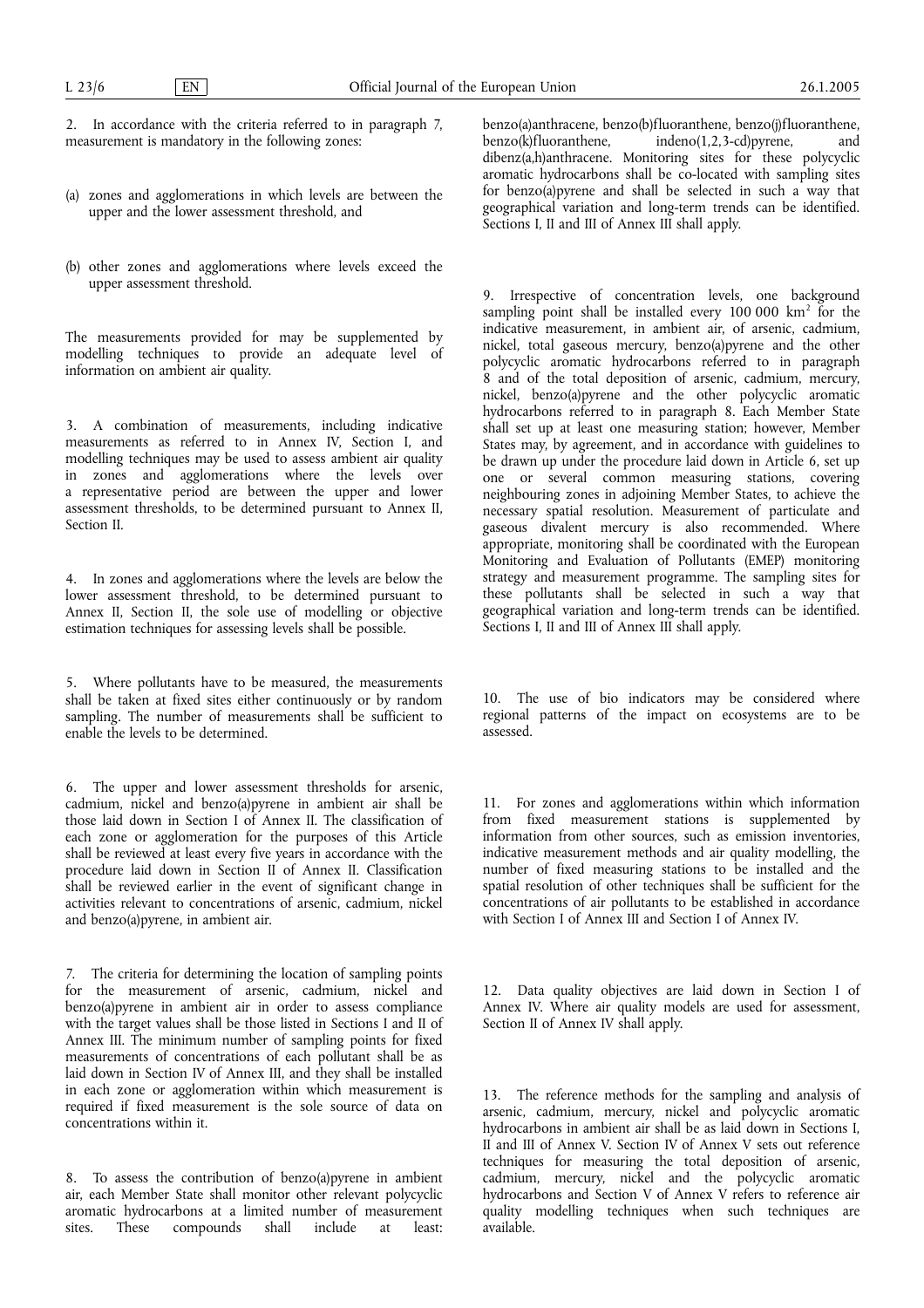14. The date by which Member States shall inform the Commission of the methods used for the preliminary assessment of air quality under Article 11(1)(d) of Directive 96/62/EC shall be the date referred to in Article 10 of this Directive.

15. Any amendments necessary to adapt the provisions of this Article and of Section II of Annex II and of Annexes III to V to scientific and technical progress shall be adopted in accordance with the procedure referred to in Article 6 but may not result in any direct or indirect changes to target values.

#### *Article 5*

### **Transmission of information and reporting**

1. With regard to the zones and agglomerations where any of the target values laid down in Annex I is exceeded, Member States shall forward the following information to the Commission:

- (a) the lists of the zones and agglomerations concerned,
- (b) the areas of exceedance,
- (c) the concentration values assessed,
- (d) the reasons for exceedance, and in particular any sources contributing to it,
- (e) the population exposed to such exceedance.

Member States shall also report all data assessed in accordance with Article 4, unless already reported under Council Decision 97/101/EC of 27 January 1997 establishing a reciprocal exchange of information and data from networks and individual stations measuring ambient air pollution within the Member States  $(^1)$ .

The information shall be transmitted for each calendar year, by no later than 30 September of the following year, and for the first time for the calendar year following 15 February 2007.

2. In addition to the requirements laid down in paragraph 1, Member States shall also report any measures taken pursuant to Article 3.

3. The Commission shall ensure that all information submitted pursuant to paragraph 1 is promptly made available to the public by appropriate means, such as Internet, press and other easily accessible media.

4. The Commission shall adopt, in accordance with the procedure referred to in Article 6, any detailed arrangements for forwarding the information to be provided under paragraph 1 of this Article.

#### *Article 6*

#### **Committee**

1. The Commission shall be assisted by the committee established by Article 12(2) of Directive 96/62/EC.

2. Where reference is made to this Article, Articles 5 and 7 of Decision 1999/468/EC shall apply, having regard to the provisions of Article 8 thereof.

The period laid down in Article 5(6) of Decision 1999/468/EC shall be set at three months.

3. The Committee shall adopt its Rules of Procedure.

## *Article 7*

# **Public information**

1. Member States shall ensure that clear and comprehensible information is accessible and is routinely made available to the public as well as to appropriate organisations, such as environmental organisations, consumer organisations, organisations, organisations representing the interests of sensitive populations and other relevant healthcare bodies, on ambient air concentrations of arsenic, cadmium, mercury, nickel and benzo(a)pyrene and the other polycyclic aromatic hydrocarbons referred to in Article 4(8) as well as on deposition rates of arsenic, cadmium, mercury, nickel and benzo(a)pyrene and the other polycyclic aromatic hydrocarbons referred to in Article 4(8).

2. The information shall also indicate any annual exceedance of the target values for arsenic, cadmium, nickel and benzo(a)pyrene laid down in Annex I. The information shall give the reasons for the exceedance and the area to which it applies. It shall also provide a short assessment in relation to the target value and appropriate information regarding effects on health and impact on the environment.

Information on any measures taken pursuant to Article 3 shall be made available to the organisations referred to in paragraph 1 of this Article.

3. The information shall be made available by means of, for example, Internet, press and other easily accessible media.

 $\binom{1}{1}$ ) OJ L 35, 5.2.1997, p. 14. Decision as amended by Commission Decision 2001/752/EC (OJ L 282, 26.10.2001, p. 69).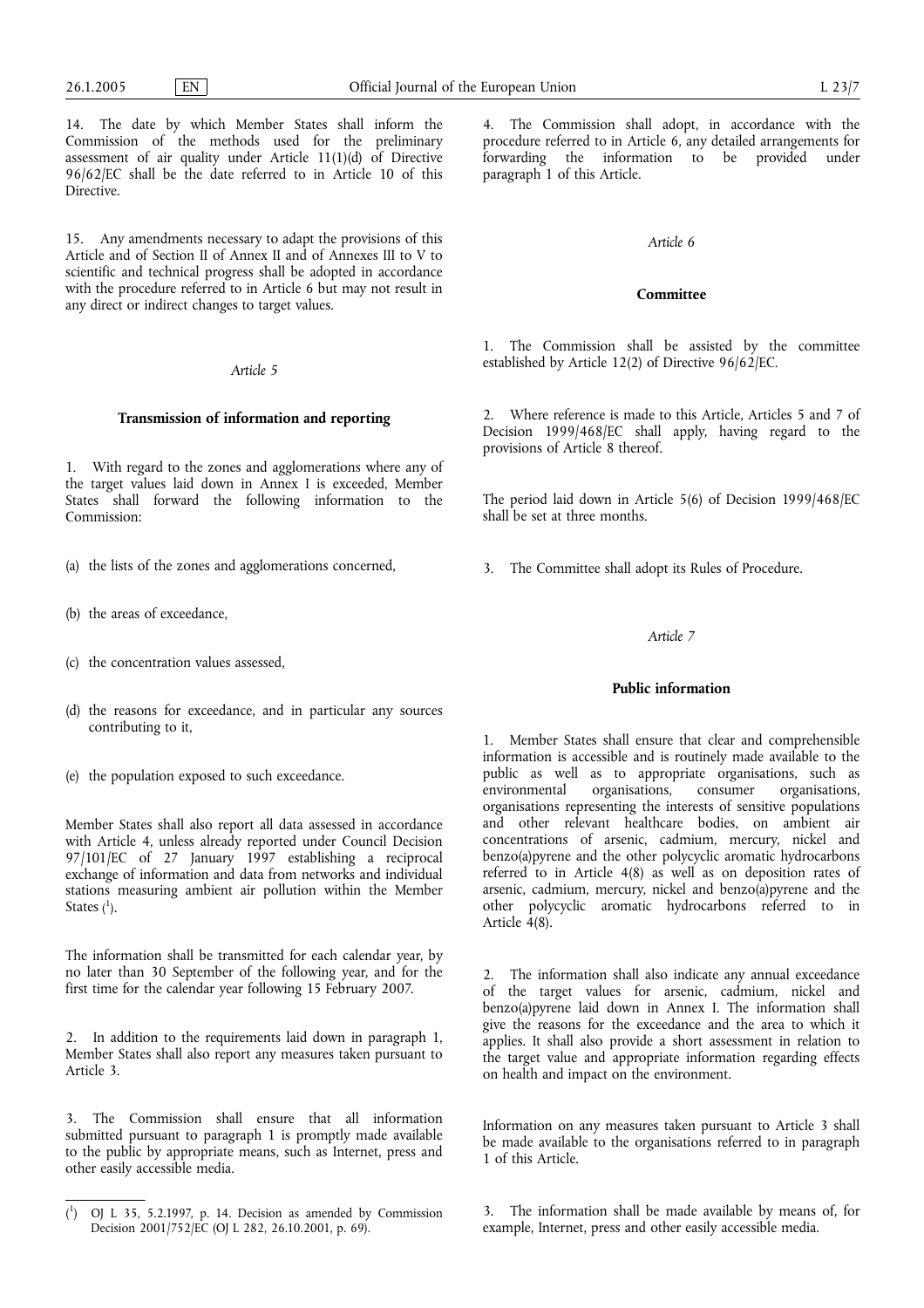*Article 8*

# **Report and review**

1. The Commission shall, by 31 December 2010 at the latest, submit to the European Parliament and the Council a report based on:

- (a) the experience acquired in the application of this Directive,
- (b) in particular, the results of the most recent scientific research concerning the effects on human health, paying particular attention to sensitive populations, and on the environment as a whole, of exposure to arsenic, cadmium, mercury, nickel and polycyclic aromatic hydrocarbons, and
- (c) technological developments including the progress achieved in methods of measuring and otherwise assessing concentrations of these pollutants in ambient air as well as their deposition.

2. The report referred to in paragraph 1 shall take into account:

- (a) current air quality, trends and projections up to and beyond 2015;
- (b) the scope for making further reductions in polluting emissions from all relevant sources, and the possible merit in introducing limit values aimed at reducing the risk to human health, for the pollutants listed in Annex I, taking account of technical feasibility and cost-effectiveness and any significant additional health and environmental protection that this would provide;
- (c) the relationships between pollutants and opportunities for combined strategies for improving Community air quality and related objectives;
- (d) current and future requirements for informing the public and for the exchange of information between Member States and Commission;
- (e) the experience acquired in the application of this Directive in Member States, and in particular the conditions under which measurement has been carried out as laid down in Annex III;
- (f) secondary economic benefits for the environment and health in reducing the emissions of arsenic, cadmium, mercury, nickel and polycyclic aromatic hydrocarbons to the extent that these can be assessed;
- (g) the adequacy of the particle size fraction used for sampling in view of general particulate matter measurement requirements;
- (h) the suitability of benzo(a)pyrene as a marker for the total carcinogenic activity of polycyclic aromatic hydrocarbons, having regard to predominantly gaseous forms of polycyclic aromatic hydrocarbons such as fluoranthene.

In the light of the latest scientific and technological developments the Commission shall also examine the effect of arsenic, cadmium and nickel on human health with a view to quantifying their genotoxic carcinogenicity. Taking account of measures adopted pursuant to the mercury strategy the Commission shall also consider whether there would be merit in taking further action in relation to mercury, taking account of technical feasibility and cost-effectiveness and any significant additional health and environmental protection that this would provide.

3. With a view to achieving levels of ambient air concentrations that would further reduce harmful effects on human health and would lead to a high level of protection of the environment as a whole, taking into account the technical feasibility and cost-effectiveness of further action, the report referred to in paragraph 1 may be accompanied, if appropriate, by proposals for amendments to this Directive, particularly taking into account the results obtained in accordance with paragraph 2. In addition the Commission shall consider regulating the deposition of arsenic, cadmium, mercury, nickel and specific polycyclic aromatic hydrocarbons.

## *Article 9*

## **Penalties**

Member States shall determine the penalties applicable to infringements of the national provisions adopted pursuant to this Directive and shall take all the measures necessary to ensure that they are implemented. The penalties provided for must be effective, proportionate and dissuasive.

## *Article 10*

## **Implementation**

1. Member States shall bring into force the laws, regulations and administrative provisions necessary to comply with this Directive by 15 February 2007 at the latest. They shall forthwith inform the Commission thereof.

When Member States adopt these measures, they shall contain a reference to this Directive or be accompanied by such a reference on the occasion of their official publication. Member States shall determine how such reference is to be made.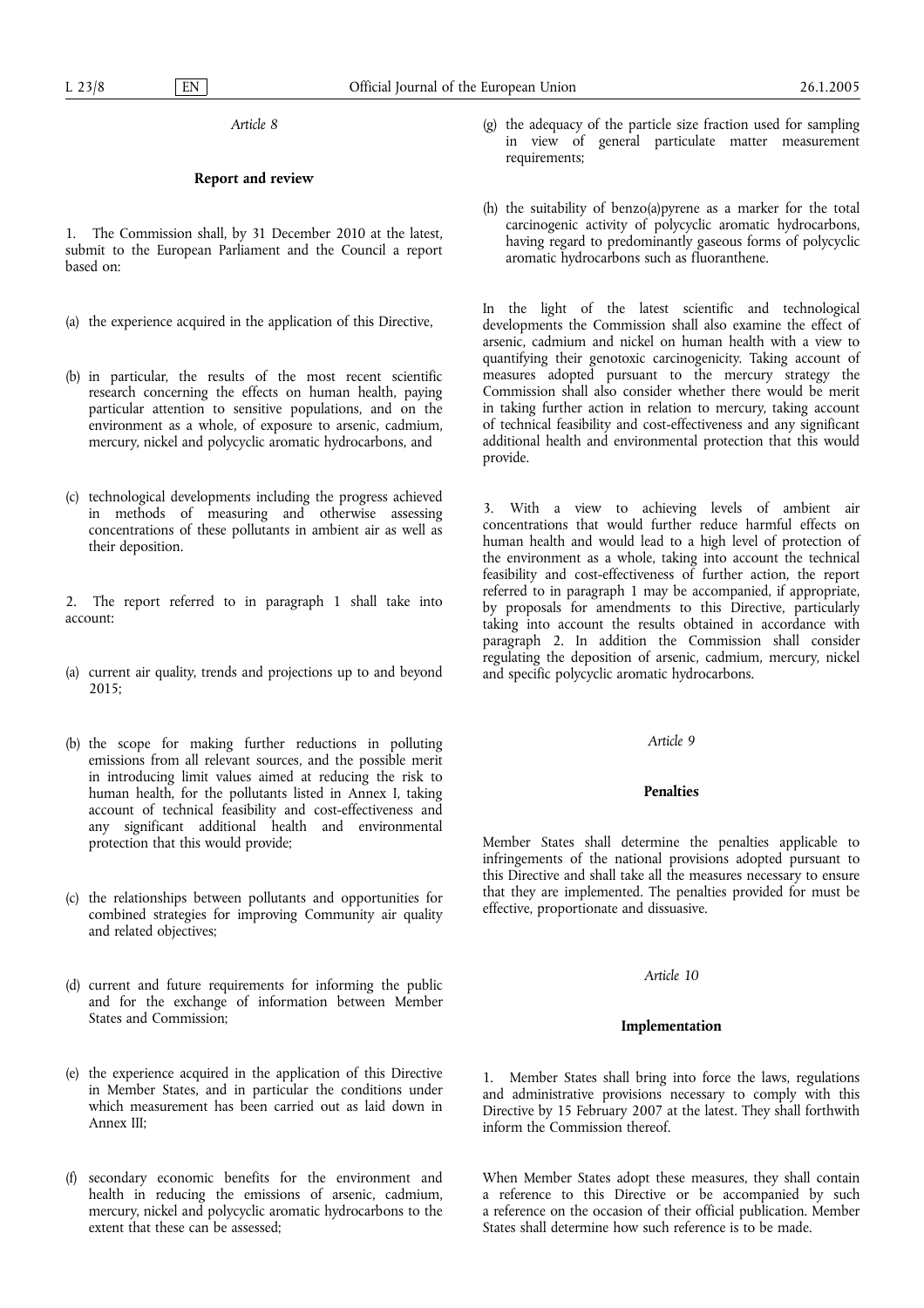2. Member States shall communicate to the Commission the texts of the main provisions of national law, which they adopt in the field covered by this Directive.

*Article 12*

**Addressees**

This Directive is addressed to the Member States.

*Article 11*

# **Entry into force**

Done at Strasbourg, 15 December 2004.

|                 |  |  |  |  |  | This Directive shall enter into force on the twentieth day       |  |  |
|-----------------|--|--|--|--|--|------------------------------------------------------------------|--|--|
|                 |  |  |  |  |  | following that of its publication in the Official Journal of the |  |  |
| European Union. |  |  |  |  |  |                                                                  |  |  |

| For the European Parliament | For the Council |
|-----------------------------|-----------------|
| The President               | The President   |
| J. P. BORRELL FONTELLES     | A. NICOLAÏ      |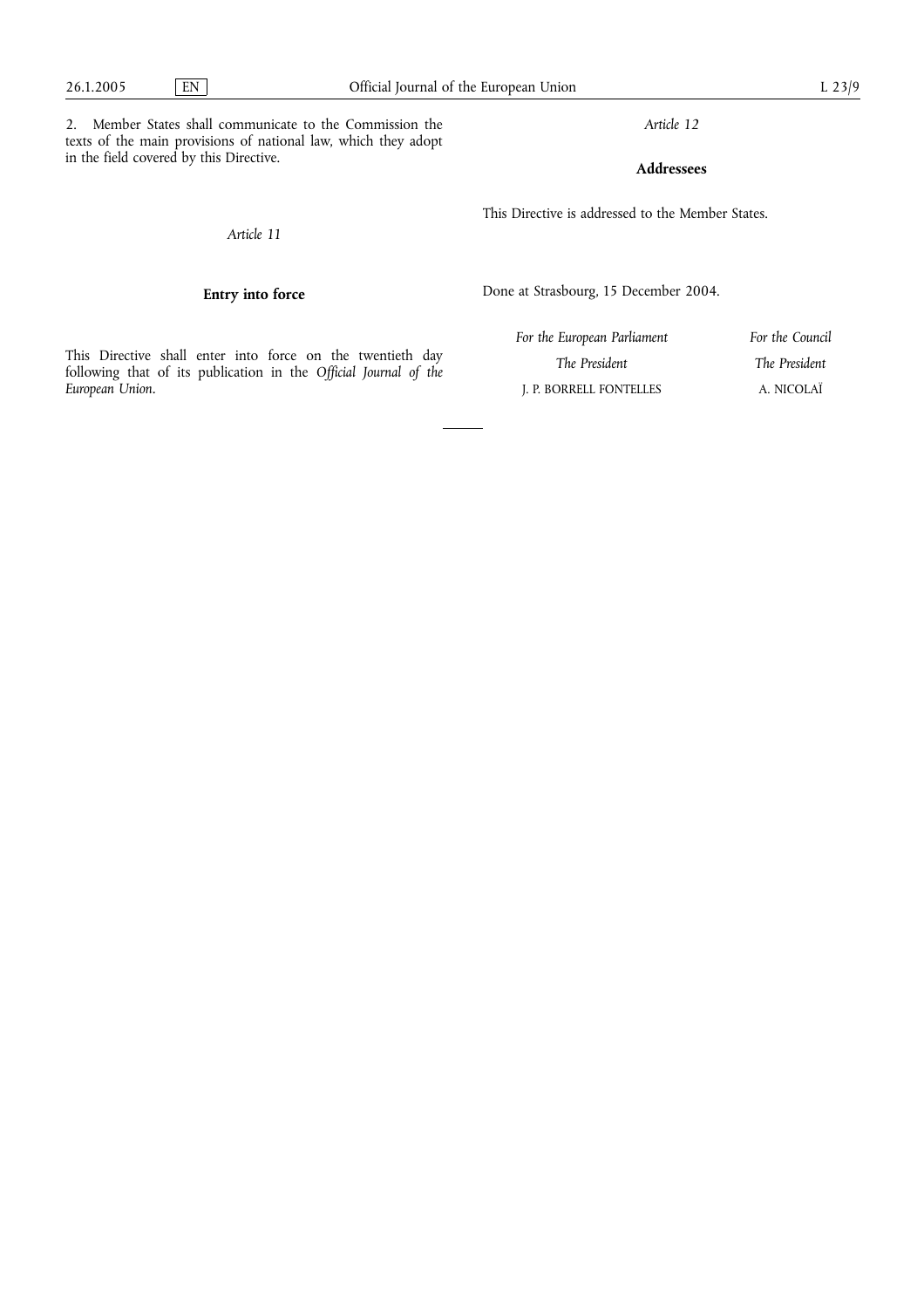# *ANNEX I*

# **Target values for arsenic, cadmium, nickel and benzo(a)pyrene**

| Pollutant       | Target value $(^1)$    |
|-----------------|------------------------|
| Arsenic         | 6 ng/m <sup>3</sup>    |
| Cadmium         | 5 ng/ $m^3$            |
| Nickel          | $20$ ng/m <sup>3</sup> |
| Benzo(a) pyrene | 1 ng/m <sup>3</sup>    |
| $\overline{a}$  |                        |

 $(1)$  For the total content in the PM<sub>10</sub> fraction averaged over a calendar year.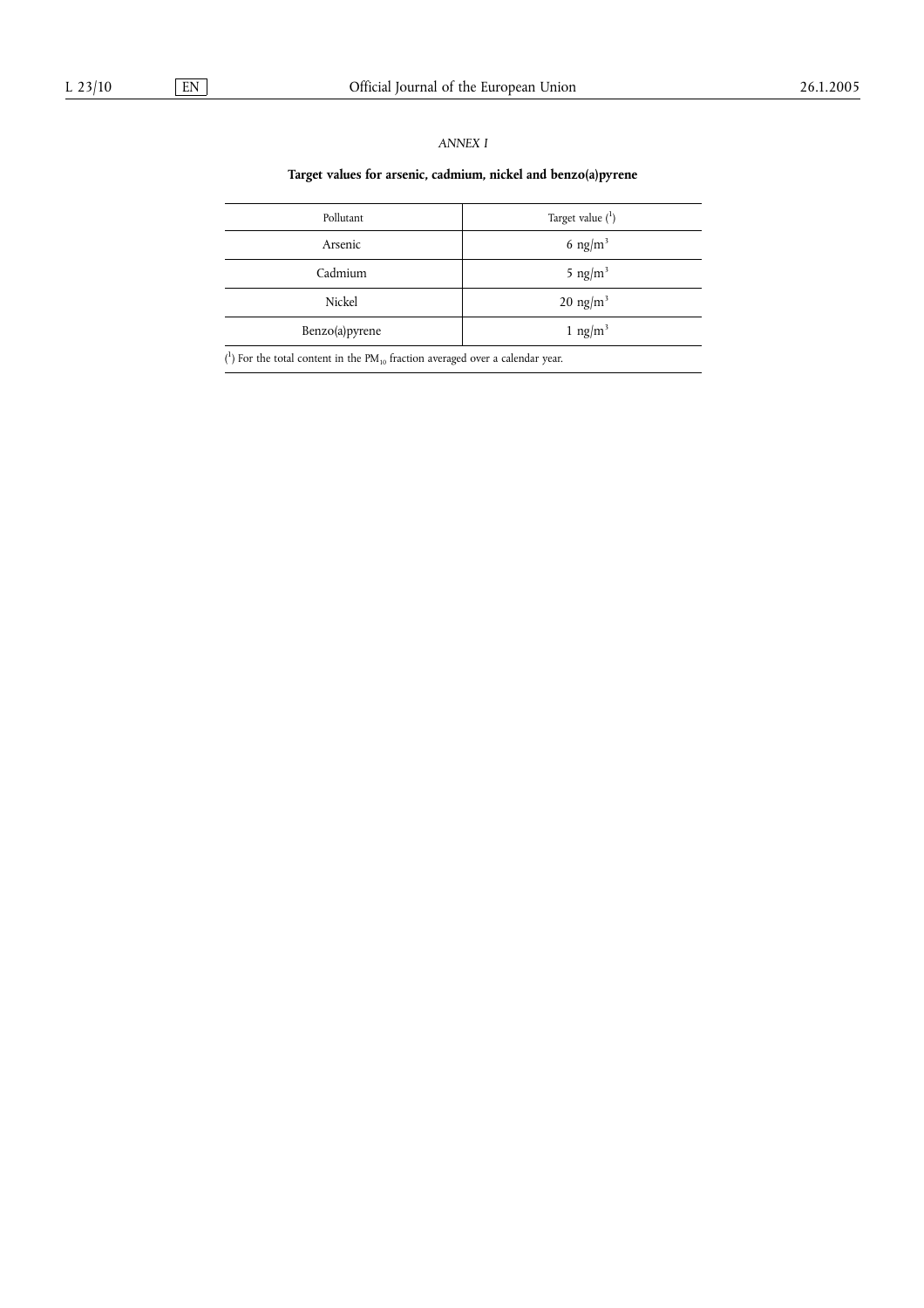### *ANNEX II*

## **Determination of requirements for assessment of concentrations of arsenic, cadmium, nickel and benzo(a)pyrene in ambient air within a zone or agglomeration**

### I. **Upper and lower assessment thresholds**

The following upper and lower assessment thresholds will apply:

|                               | Arsenic                | Cadmium              | Nickel                | B(a)P                  |
|-------------------------------|------------------------|----------------------|-----------------------|------------------------|
| Upper assessment threshold in | 60 %                   | 60 %                 | 70 %                  | 60 %                   |
| percent of the target value   | $(3.6 \text{ ng/m}^3)$ | $(3 \text{ ng/m}^3)$ | $(14 \text{ ng/m}^3)$ | $(0.6 \text{ ng/m}^3)$ |
| Lower assessment threshold in | 40 %                   | 40 %                 | 50 %                  | 40 %                   |
| percent of the target value   | $(2,4 \text{ ng/m}^3)$ | $(2 \text{ ng/m}^3)$ | $(10 \text{ ng/m}^3)$ | $(0.4 \text{ ng/m}^3)$ |

### II. **Determination of exceedances of upper and lower assessment thresholds**

Exceedances of upper and lower assessment thresholds must be determined on the basis of concentrations during the previous five years where sufficient data are available. An assessment threshold will be deemed to have been exceeded if it has been exceeded during at least three calendar years out of those previous five years.

Where fewer than five years' data are available, Member States may combine measurement campaigns of short duration during the period of the year and at locations likely to be typical of the highest pollution levels with results obtained from information from emission inventories and modelling to determine exceedances of the upper and lower assessment thresholds.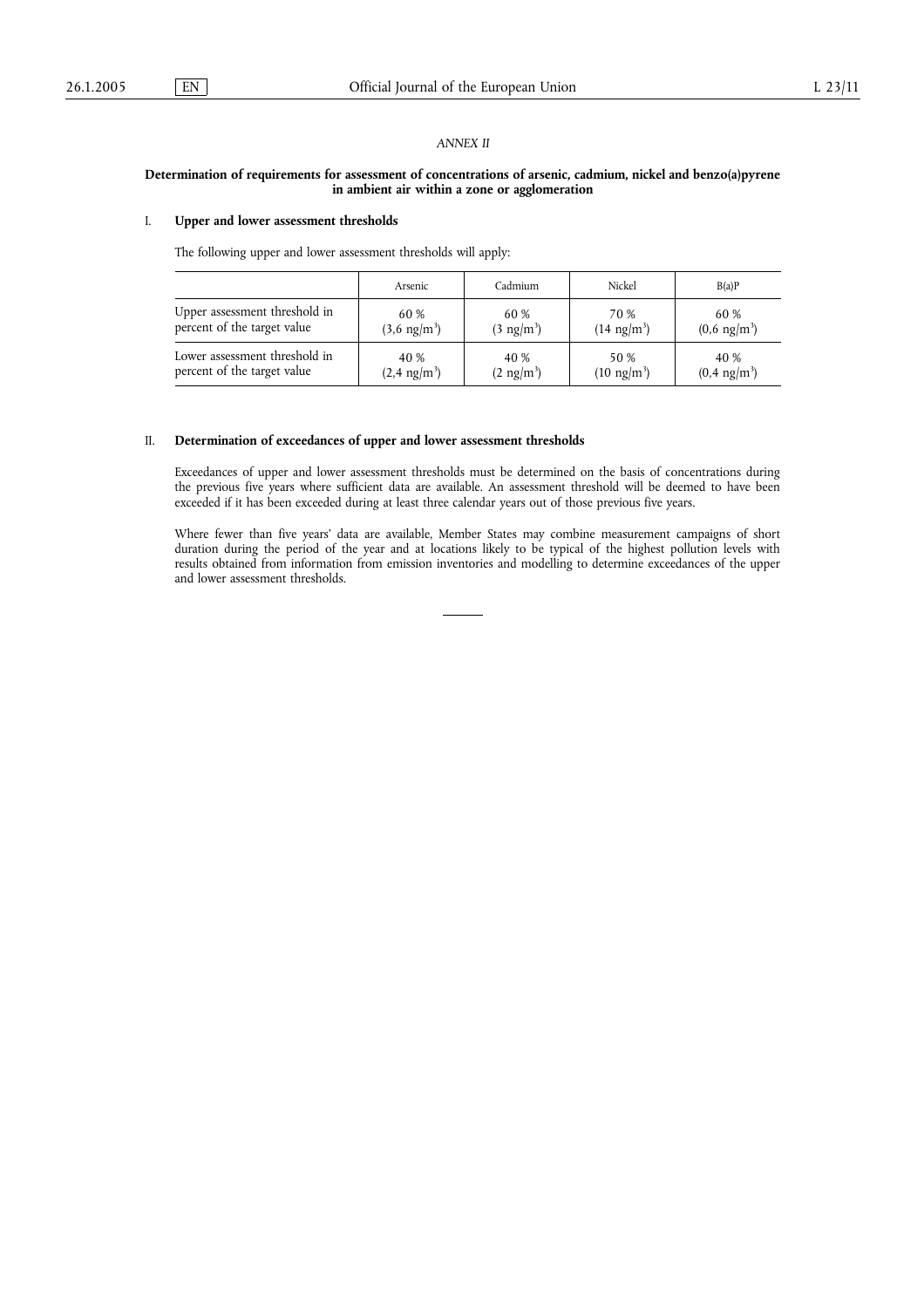## *ANNEX III*

#### **Location and minimum number of sampling points for the measurement of concentrations in ambient air and deposition rates**

#### I. **Macroscale siting**

The sites of sampling points should be selected in such a way as to:

- provide data on the areas within zones and agglomerations where the population is likely to be directly or indirectly exposed to the highest concentrations averaged over a calendar year;
- provide data on levels in other areas within zones and agglomerations which are representative of the exposure of the general population;
- provide data on deposition rates representing the indirect exposure of the population through the food chain.

Sampling points should in general be sited so as to avoid measuring very small micro-environments in their immediate vicinity. As a guideline, a sampling point should be representative of air quality in surrounding areas of no less than 200 m<sup>2</sup> at traffic-orientated sites, at least 250 m × 250 m at industrial sites, where feasible, and several square kilometres at urban-background sites.

Where the objective is to assess background levels the sampling site should not be influenced by agglomerations or industrial sites in its vicinity, i.e. sites closer than a few kilometres.

Where contributions from industrial sources are to be assessed, at least one sampling point shall be installed downwind of the source in the nearest residential area. Where the background concentration is not known, an additional sampling point shall be situated within the main wind direction. In particular where Article 3(3) applies, the sampling points should be sited such that the application of BAT can be monitored.

Sampling points should also, where possible, be representative of similar locations not in their immediate vicinity. Where appropriate they should be co-located with sampling points for  $PM_{10}$ .

#### II. **Microscale siting**

The following guidelines should be met as far as practicable:

- the flow around the inlet sampling probe should be unrestricted, without any obstructions affecting the airflow in the vicinity of the sampler (normally some metres away from buildings, balconies, trees and other obstacles and at least 0,5 m from the nearest building in the case of sampling points representing air quality at the building line);
- in general, the inlet sampling point should be between 1,5 m (the breathing zone) and 4 m above the ground. Higher positions (up to 8 m) may be necessary in some circumstances. Higher siting may also be appropriate if the station is representative of a large area;
- the inlet probe should not be positioned in the immediate vicinity of sources in order to avoid direct intake of emissions unmixed with ambient air;
- the sampler's exhaust outlet should be positioned so that recirculation of exhaust air to the sample inlet is avoided;
- traffic-orientated sampling points should be at least 25 metres from the edge of major junctions and at least 4 m from the centre of the nearest traffic lane; inlets should be sited so as to be representative of air quality near the building line;
- for the deposition measurements in rural background areas, the EMEP guidelines and criteria should be applied as far as practicable and where not provided for in the Annexes.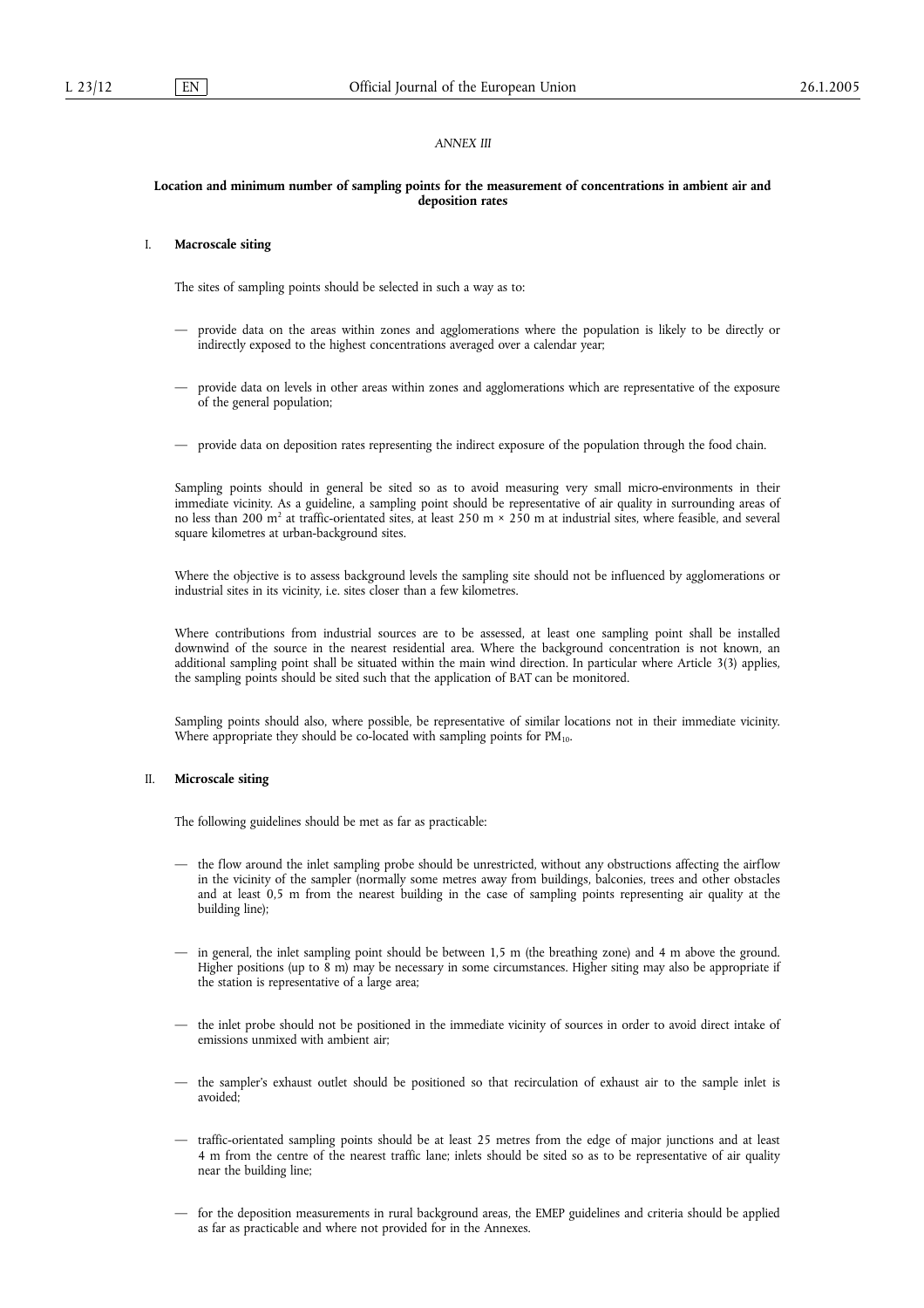The following factors may also be taken into account:

- interfering sources
- security
- access
- availability of electrical power and telephone communications
- visibility of the site in relation to its surroundings
- safety of the public and operators
- the desirability of co-locating sampling points for different pollutants
- planning requirements.

## III. **Documentation and review of site selection**

The site selection procedures should be fully documented at the classification stage by such means as compass-point photographs of the surrounding area and a detailed map. Sites should be reviewed at regular intervals with repeated documentation to ensure that selection criteria remain valid over time.

## IV. **Criteria for determining numbers of sampling points for fixed measurement of concentrations of arsenic, cadmium, nickel and benzo(a)pyrene in ambient air**

Minimum number of sampling points for fixed measurement to assess compliance with target values for the protection of human health in zones and agglomerations where fixed measurement is the sole source of information.

| (a) | Diffuse sources |  |
|-----|-----------------|--|
|     |                 |  |

| Population of<br>agglomeration or | assessment threshold $(^1)$ | If maximum concentrations exceed the upper | If maximum concentrations are between the<br>upper and lower assessment thresholds |       |  |
|-----------------------------------|-----------------------------|--------------------------------------------|------------------------------------------------------------------------------------|-------|--|
| zone<br>(thousands)               | As, Cd, Ni                  | B(a)P                                      | As, Cd, Ni                                                                         | B(a)P |  |
| $0 - 749$                         |                             |                                            |                                                                                    |       |  |
| 750-1999                          |                             |                                            |                                                                                    |       |  |
| $2000 - 3749$                     |                             |                                            |                                                                                    |       |  |
| 3750-4749                         |                             |                                            |                                                                                    |       |  |
| 4750-5999                         |                             |                                            |                                                                                    |       |  |
| $\ge 6000$                        |                             |                                            |                                                                                    |       |  |

( 1 ) To include at least one urban-background station and for benzo(a)pyrene also one traffic-oriented station provided this does not increase the number of sampling points.

#### (b) *Point sources*

For the assessment of pollution in the vicinity of point sources, the number of sampling points for fixed measurement should be determined taking into account emission densities, the likely distribution patterns of ambient air pollution and potential exposure of the population.

The sampling points should be sited such that the application of BAT as defined by Article 2(11) of Directive 96/61/EC can be monitored.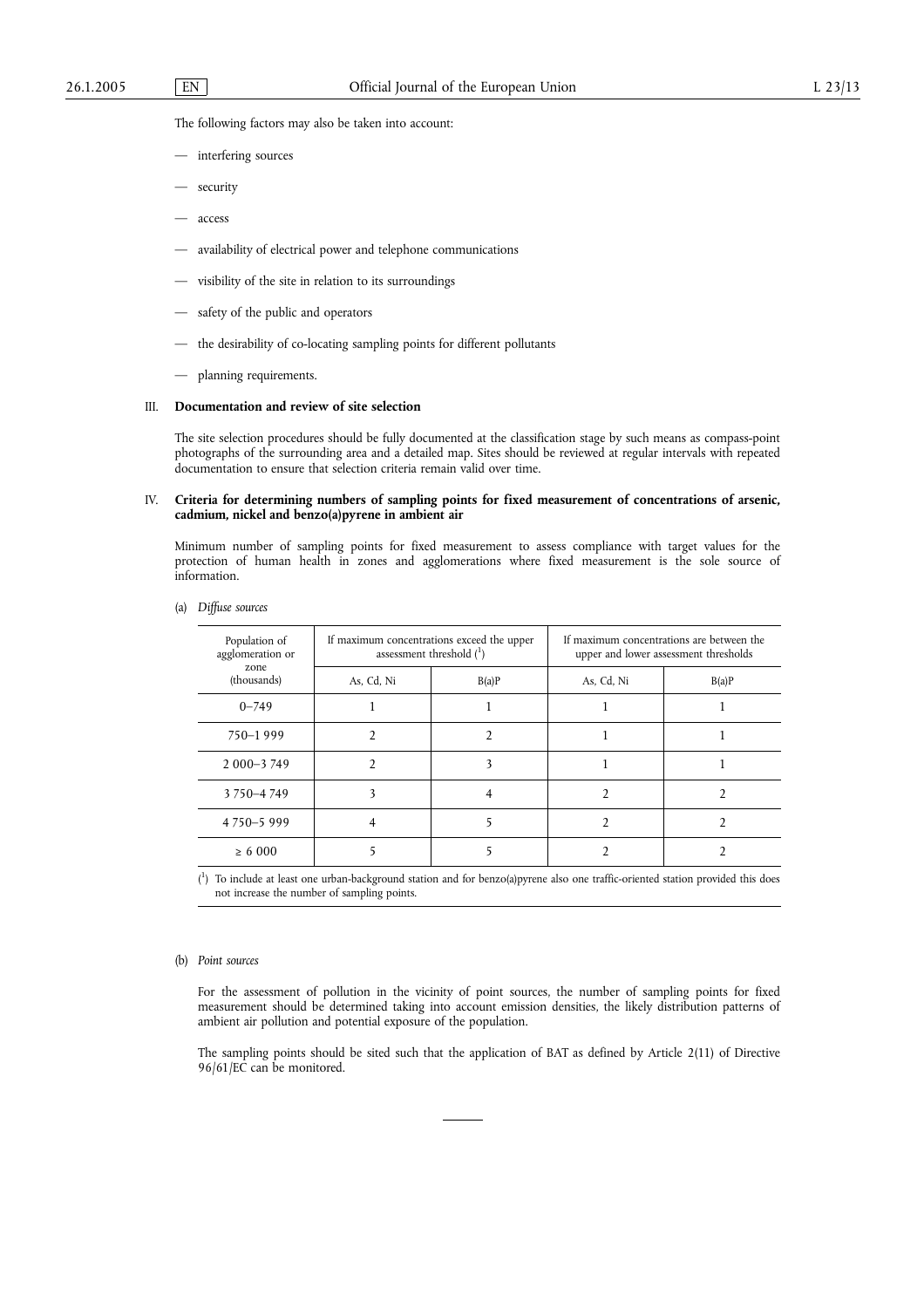## *ANNEX IV*

#### **Data quality objectives and requirements for air quality models**

## I. **Data quality objectives**

The following data quality objectives are provided as a guide to quality assurance.

|                                                                                                                                       | Benzo(a)pyrene | Arsenic, cadmium<br>and nickel | Polycyclic aromatic<br>hydrocarbons other<br>than benzo(a) pyrene,<br>total gaseous<br>mercury | Total deposition |  |  |
|---------------------------------------------------------------------------------------------------------------------------------------|----------------|--------------------------------|------------------------------------------------------------------------------------------------|------------------|--|--|
| — Uncertainty                                                                                                                         |                |                                |                                                                                                |                  |  |  |
| Fixed and indicative<br>measurements                                                                                                  | 50 %           | 40 %                           | 50 %                                                                                           | 70 %             |  |  |
| Modelling                                                                                                                             | 60 %           | 60 %                           | 60 %                                                                                           | 60 %             |  |  |
| — Minimum data capture                                                                                                                | 90 %           | 90 %                           | 90 %                                                                                           | 90 %             |  |  |
| — Minimum time coverage:                                                                                                              |                |                                |                                                                                                |                  |  |  |
| Fixed measurements                                                                                                                    | 33 %           | 50 %                           |                                                                                                |                  |  |  |
| Indicative measurements (*)                                                                                                           | 14 %           | 14 %                           | 14 %                                                                                           | 33 %             |  |  |
| (*) Indicative measurement being measurements which are performed at reduced regularity but fulfil the other data quality objectives. |                |                                |                                                                                                |                  |  |  |

The uncertainty (expressed at a 95 % confidence level) of the methods used for the assessment of ambient air concentrations will be evaluated in accordance with the principles of the CEN Guide to the expression of uncertainty in measurement (ENV 13005-1999), the methodology of ISO 5725:1994, and the guidance provided in the CEN Report, 'Air quality — Approach to uncertainty estimation for ambient air reference measurement methods' (CR 14377:2002E). The percentages for uncertainty are given for individual measurements, which are averaged over typical sampling times, for a 95 % confidence interval. The uncertainty of the measurements should be interpreted as being applicable in the region of the appropriate target value. Fixed and indicative measurements must be evenly distributed over the year in order to avoid skewing of results.

The requirements for minimum data capture and time coverage do not include losses of data due to regular calibration or normal maintenance of the instrumentation. Twenty-four-hour sampling is required for the measurement of benzo(a)pyrene and other polycyclic aromatic hydrocarbons. With care, individual samples taken over a period of up to one month can be combined and analysed as a composite sample, provided the method ensures that the samples are stable for that period. The three congeners benzo(b)fluoranthene, benzo(j)fluoranthene, benzo(k)fluoranthene can be difficult to resolve analytically. In such cases they can be reported as sum. Twenty-four hour sampling is also advisable for the measurement of arsenic, cadmium and nickel concentrations. Sampling must be spread evenly over the weekdays and the year. For the measurement of deposition rates monthly, or weekly, samples throughout the year are recommended.

Member States may use wet only instead of bulk sampling if they can demonstrate that the difference between them is within 10 %. Deposition rates should generally be given as  $\mu$ g/m<sup>2</sup> per day.

Member States may apply a minimum time coverage lower than indicated in the table, but not lower than 14 % for fixed measurements and 6 % for indicative measurements provided that they can demonstrate that the 95 % expanded uncertainty for the annual mean, calculated from the data quality objectives in the table according to ISO 11222:2002 — 'Determination of the uncertainty of the time average of air quality measurements' will be met.

### II. **Requirements for air quality models**

Where an air quality model is used for assessment, references to descriptions of the model and information on the uncertainty shall be compiled. The uncertainty for modelling is defined as the maximum deviation of the measured and calculated concentration levels, over a full year, without taking into account the timing of the events.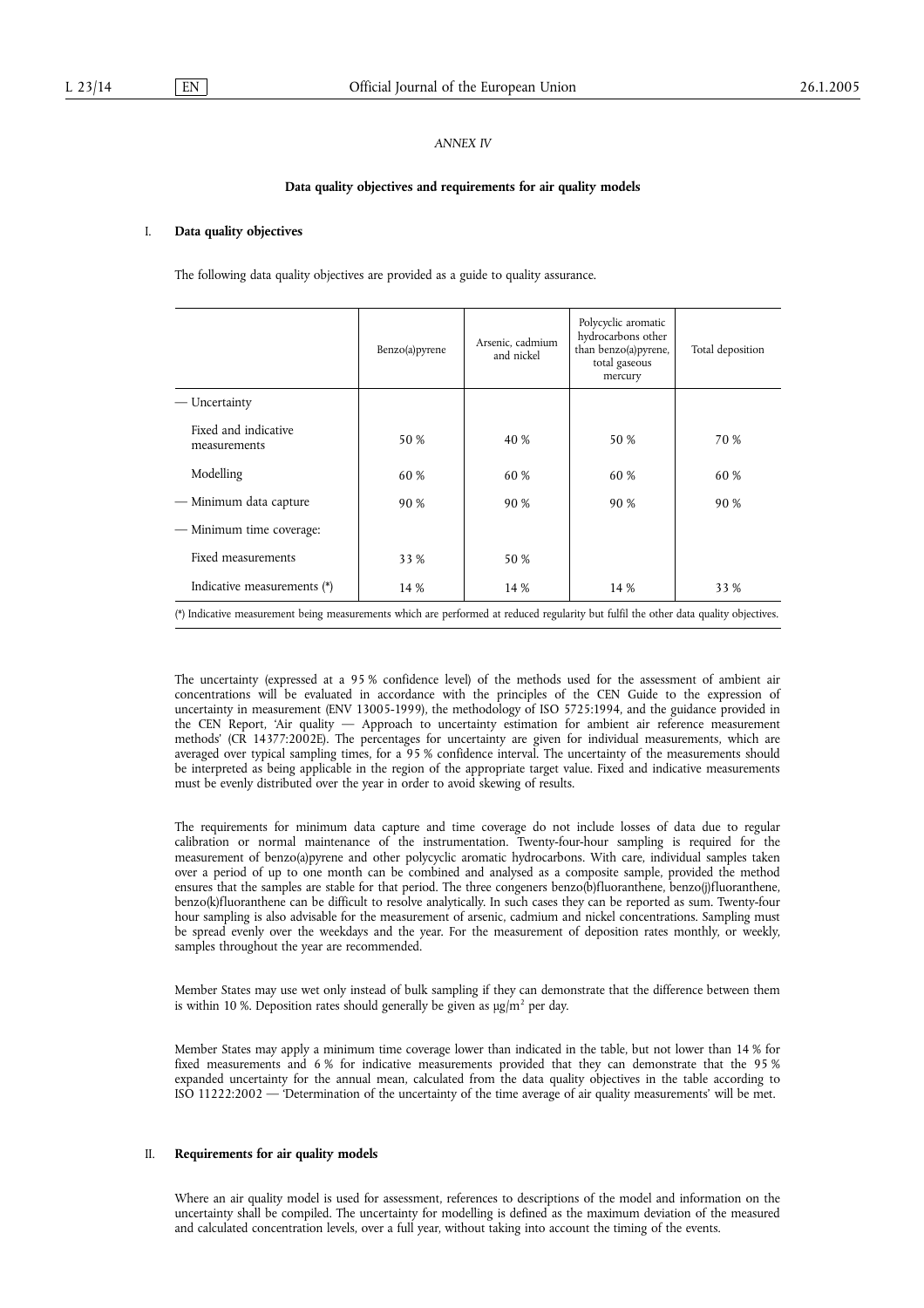# III. **Requirements for objective estimation techniques**

Where objective estimation techniques are used, the uncertainty shall not exceed 100 %.

# IV. **Standardisation**

For substances to be analysed in the  $PM_{10}$  fraction, the sampling volume refers to ambient conditions.